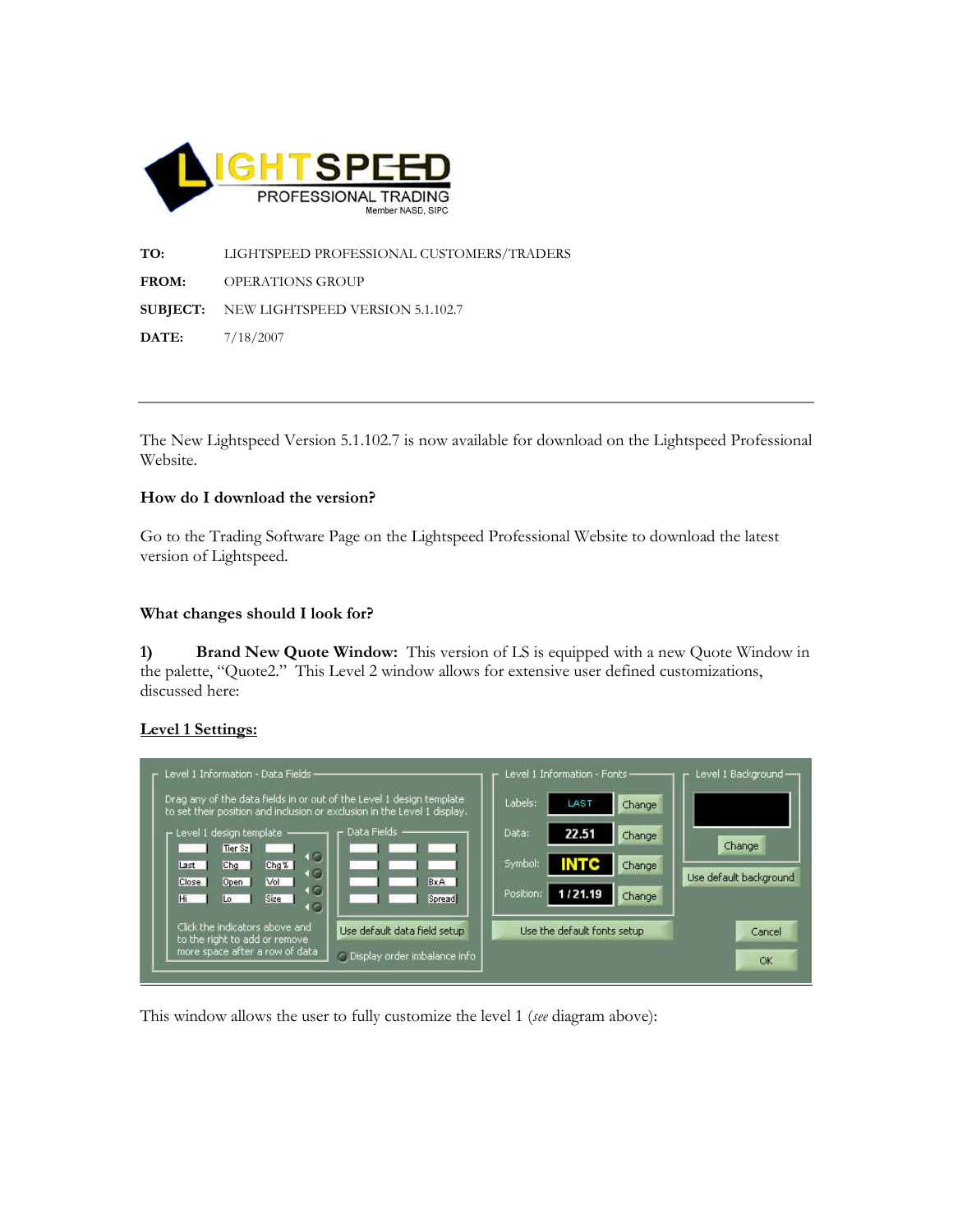Level 1 design template: The user can drag-and-drop each field to a preferred location. By checking the "check circles" on the right, the user can insert spacing between each line of fields

Data Fields: These are the available fields the user can choose from to add to the Level 1.

Level 1 information – Fonts: The user can select the font of the level 1 Fields.

Level 1 Background: The user can define the background color for the level 1 area.

Display Order Imbalance Info: If there is a net order imbalance in the stock it will popup at 3:40 pm EST in the Level 1 Area, if this is checked.

Level 2 Settings:

| Select the desired data column(s) and their                                          | EXXX 23.14 3<br>Font color         | $ \epsilon$ , Hide<br>Exch.<br>C <sub>2</sub> C <sub>3</sub><br>BG |
|--------------------------------------------------------------------------------------|------------------------------------|--------------------------------------------------------------------|
| relative column position(s) - (left to right)                                        | <b>EXXX 23.14 37</b><br>Font color | color<br>Price:<br>$>$ Dec pos<br>C <sub>3</sub><br>V <sub>2</sub> |
| 63<br>$Z^2$                                                                          | IRRR 23.14 3.<br>Font color        | .00.<br>Qty.<br>V3<br>0.2<br>ශ                                     |
| V3                                                                                   | ских 23.14 3<br>Font color         | .000.                                                              |
| Quantity  V1<br>$C1$ 3<br>$C1$ 2                                                     | ERRR 23.14 31<br>Font color        | .0000.<br>Set exchange codes                                       |
|                                                                                      | Font color<br>оос 23.14            | Font                                                               |
| Level 2 font:<br><b>XXXX</b> 112.63<br>Change                                        | ских 23.14 3<br>Font color         | N 112.58<br>Font:<br><b>BG</b>                                     |
|                                                                                      | ник 23.14 3<br>Font color          |                                                                    |
|                                                                                      | INNN 23.14 3<br>Font color         | Lise default Level 2<br>Cancel                                     |
| Show column lines<br>Show column names<br>Single font color<br>Single bkground color | Generate color<br>Font $<<$        | Use default Prints<br><b>BG</b>                                    |

This window allows the user to fully customize the level 2 quotes (see diagram above):

Level 2 information –The user can customize the sequence of the MM, price and Quantity in the level 2 using the check box functions.

Font/Background color: The user can customize the font color and background color of each price level individually. If you would like to choose a uniform font color and background color for all price levels, check the "single font color" and "single background color" at the bottom left of this tab.

**Trade Prints:** The user can customize the sequence of the prints using the check box functions; can "set exchange codes" (the letter descriptor for the various exchanges in the print column); and customize the font and color of the prints.

Show/Hide Column Names/Show/Hide Column Lines: User can use the Column Names function to resize the columns.

**Show Active Border:** Will highlight the window with a yellow border when it is the "focused" window."

Select/Save a Level 2 Skin: Allows the user to save a configuration as a skin and load an existing skin.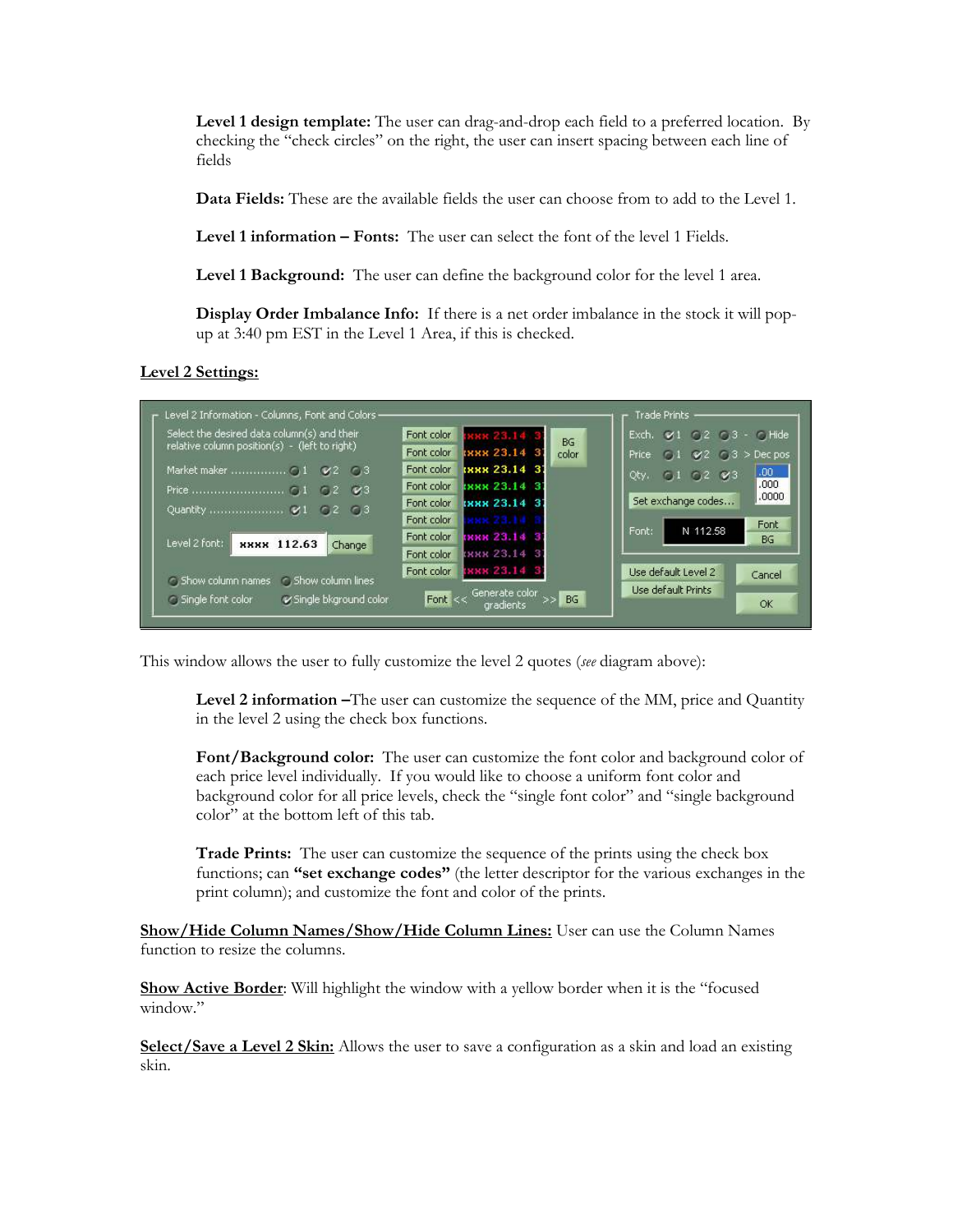2) "Remaining BP" Row added to Account Summary, P&L values colorized: If the option on the Design Tab "Colorize P&L and Net Change" is checked, all P&L fields will now be colorized in the account summary window as well (to utilize these new functions you must first open a new instance of Account Summary Window).

3) Added MM Exclusion List to Level 2 Settings: User now has the ability to remove any market from the Level 2 by adding them to the Exclusion List in the MM Boxes Tab, Quotes Subtab:

| Keyboard<br><b>Increments</b><br><b>Linking</b><br><b>Export</b>                                                                                                                                                                                                                                                                                                                                                                                                                                                                                                                                                                           | <b>MM Boxes</b> |  | <b>Order Entry Personal Tickers</b> | PosMan    | Reserve |  |  |  |
|--------------------------------------------------------------------------------------------------------------------------------------------------------------------------------------------------------------------------------------------------------------------------------------------------------------------------------------------------------------------------------------------------------------------------------------------------------------------------------------------------------------------------------------------------------------------------------------------------------------------------------------------|-----------------|--|-------------------------------------|-----------|---------|--|--|--|
| Quotes   Design   Price Levels   Highlights   Shortcuts                                                                                                                                                                                                                                                                                                                                                                                                                                                                                                                                                                                    |                 |  |                                     |           |         |  |  |  |
| <b>Exclude MMs</b><br>– Integrate Direct Quotes -<br>Display non-ExecutableQuotes<br>V Display ECNs only before/after Market<br><b>VADEN</b><br>$1 \equiv$<br><b>VARCA</b><br>C Display closed quotes<br><b>ADFN</b><br>1 高<br><b>VATTN</b><br>Add<br>■ Remember stock<br><b>CINC</b><br>$\frac{1}{1}$<br><b>VBATS</b><br>O Multiple windows/stock<br>1長<br>VBTRD<br>V Save recently entered symbols<br>$\frac{1}{2}$<br>Corder list by most recently used<br><b>VEDGX</b><br>Delete<br>O Order list by most frequently used<br>$1 -$<br><b>VISLD</b><br>O Order list alphabetically<br>$1 \frac{m}{m}$<br><b>O</b> OPEN<br>Show Positions |                 |  |                                     |           |         |  |  |  |
|                                                                                                                                                                                                                                                                                                                                                                                                                                                                                                                                                                                                                                            |                 |  |                                     | <b>OK</b> | Cancel  |  |  |  |

4) Highlight Colors Added: Select from a wider variety of colors to highlight own order or highlight selected MM's/ ECN's.

5) Leave Pop-Up Open After Sending Order: Users can check the box now available in the increments tab. When utilizing Keyborad order entry this will cause the bid/offer pop-up window to remain open after sending orders. User must hit "escape" to exit out of this window.

# 6) Colorize Any Field in the Positions Window Based on Long/Short Position



- 1. Select the Column you would like to colorize from the "Columns" List on the left.
- 2. Check "Colorize by Long/ Short Position" for each column you choose
- 3. Set the colors on the right hand side of the tab, defaulted green for Long and Red for Short.